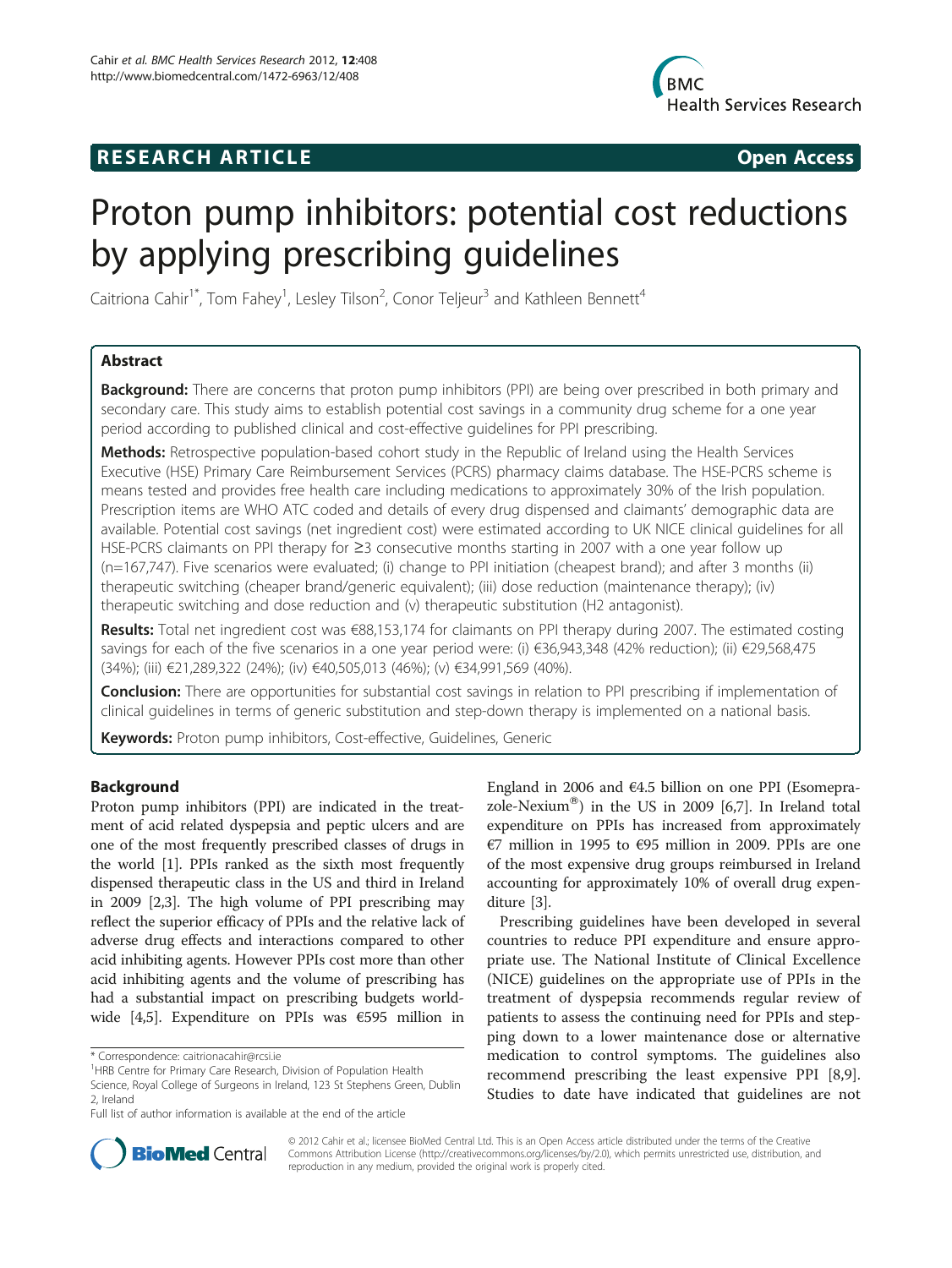being followed with evidence of overprescribing of PPIs in both primary and secondary care. A UK study, found that 24% of patients admitted to hospital were prescribed a PPI in the community and of these only 54% had an appropriate indication for PPI treatment [\[10](#page-6-0)]. Studies in secondary care in the US, Australia, New Zealand, Italy, UK and Ireland found 65%, 63%, 40%, 68%, 51% and 33% of hospital inpatients did not have appropriate indication for PPI therapy, respectively [\[11-](#page-6-0) [16\]](#page-6-0). In Ireland and Italy, 71% and 66% of PPI prescribing was initiated in hospital [[14,16\]](#page-6-0). In the UK, 54% of PPI prescribing was initiated in hospital and 51% of initiated prescribing was without an appropriate indication [\[15](#page-6-0)].

The superior efficacy and safety of PPIs are often used as justification for their use over other acid-suppressing agents but side-effects, though rare, need to be considered. Long term PPI use has been associated with an increase in community and hospital acquired pneumonia, clostridium difficile colitis and fractures [\[17-21](#page-6-0)]. Given these associations, limiting PPI use to short term treatment and taking the minimum amount required may be considered prudent in view of clinical uncertainty over long term acid suppression.

Economic modelling has assessed whether the additional cost of PPI therapy compared to other acid inhibiting agents is acceptable given PPIs superior efficacy in healing and relieving symptoms. A cost-effectiveness analysis of long term strategies for managing gastrointestinal symptoms in primary care reported initial treatment with a PPI followed by maintenance therapy with a H2 antagonist to prevent symptomatic recurrence as the optimal strategy [[22\]](#page-6-0). Treatment with H2 antagonists was also the optimal strategy for the prevention of non-steroidal anti-inflammatory drug induced gastro-intestional toxicity [[23](#page-6-0)].

Research to date has focused on the clinical evidence of whether or not the guidelines are being followed and on specific groups of patients in different clinical settings (e.g. hospitals). Economic data is needed to inform health policy makers and practitioners at a national level to guide policy development. Expenditure on PPIs decreased in Northern European countries (England, Scotland and Sweden) between 2001 and 2007, despite an increase in PPI utilisation, through multiple demand side reforms encouraging the prescribing of low cost generic PPIs, such as omeprazole. The exception was Ireland, were both utilisation and expenditure on PPIs increased due to increased prescribing of esomeprazole and decreased prescribing of generic omeprazole [[24,25\]](#page-6-0). If PPI prescriptions were restricted generally to the recommended guidelines, what would the impact be on government drug expenditure? The aims of this study were to: (i) investigate trends in the duration and dose of PPI prescribing in a national community drug scheme in Ireland in a one year period 2007–2008; (ii) determine potential cost savings in a one year period (2007–2008) by examining different scenarios in prescribing patterns of PPIs according to clinical and cost-effectiveness guidelines and (iii) compare potential cost savings stratified by different age groups.

## Methods

## Study population

The National Shared Services Primary Care Reimbursement Service of the Health Service Executive in Ireland (HSE-PCRS) pharmacy claims database of dispensed medications was used to identify the study population. The HSE-PCRS general medical services (GMS) scheme provides free health services including medications to eligible persons in Ireland. The GMS scheme is means tested for those aged less than 70 years and was provided to all those ≥70 years between July 2001 and December 2008. The HSE-PCRS GMS scheme provides free medication to approximately 32% (1,352,120) of the Irish population and covers 74% of state expenditure on medication [[3](#page-6-0)].

The HSE-PCRS pharmacy claims database provides details on monthly dispensed medications for each individual within the scheme. Prescription claims are coded using the World Health Organisation Anatomical Therapeutic Chemical (ATC) classification system [[26\]](#page-6-0) and prescriber information, brand name, defined daily doses (DDD), strength, quantity, method and unit of administration of each drug dispensed, ingredient costs and pharmacist dispensing fees per item dispensed are also recorded. Drugs are categorised into four classes: unbranded generic, branded generic, proprietary drug with a generic equivalent and proprietary drug with no generic equivalent. Gender, age group and health board region of each claimant is also recorded, but no diagnosis or outcomes are reported. Ethical approval was not required.

## Estimation of potential cost savings

Five scenarios were identified according to published NICE clinical guidelines for more cost-effective PPI prescribing taking into consideration the appropriate clinical indications for PPI therapy and their relative efficaciousness in the treatment of most acid related gastrointestinal conditions [\[8,9](#page-6-0)]. Each scenario estimated potential cost savings by substituting the dispensed PPI for an alternative PPI (e.g. cheaper/generic or lower dose etc.) for all claimants on PPI therapy (ATC code A02BC) for at least 3 or more consecutive months in 2007 with a one year follow up (12 month period for each claimant). The maximum therapeutic dosage and maintenance dosage were evaluated by calculating the prescribed daily dose for each claimant according to details on the DDD, strength, quantity, unit of measurement and pack size of the dispensed PPI for the specified time period. PPI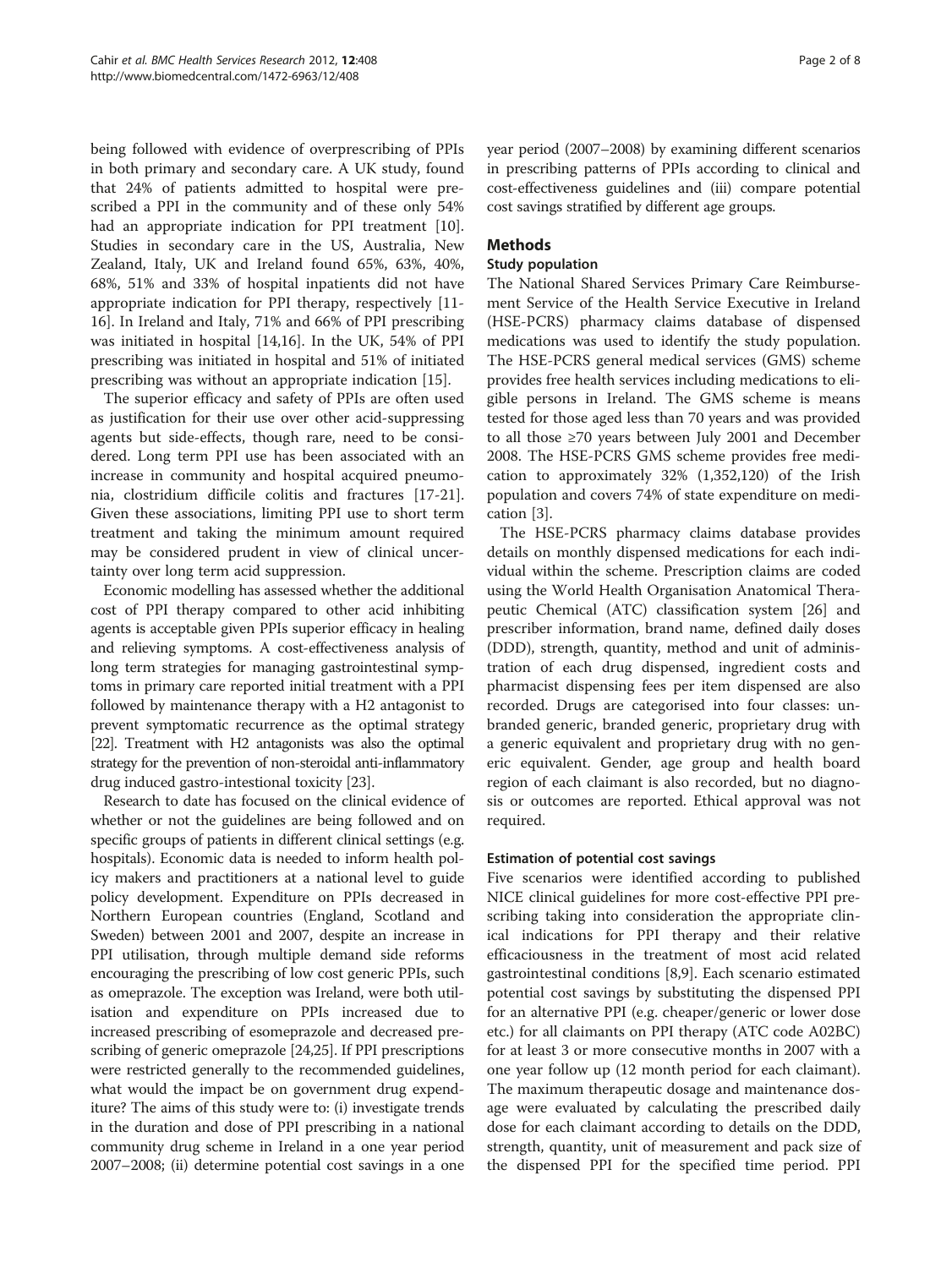dosage was classified as maximum or maintenance dosage at the end of each month according to the calculated prescribed monthly dose. The maximum therapeutic dosage for PPI prescribing was classified as 40 mg daily for omeprazole, pantoprazole and esomeprazole, 30 mg daily for lansoprazole and 20 mg daily for rabeprazole. Maintenance dosage was classified as 20 mg daily for omeprazole, pantoprazole, esomeprazole, 15 mg daily for lansoprazole and 10 mg daily for rabeprazole.

#### Five scenarios for cost-minimisation

1. Least expensive PPI at initiation - patients continue on their original dose and quantity for the one year time period

After 3 months of initial therapy

- 2. Therapeutic switching (cheaper brand/generic equivalent) - patients are switched to the least expensive appropriate PPI but they continue on their original dose and quantity for the one year time period
- 3. Dose reduction (maintenance therapy) patients on PPI therapy at maximum dosage step down to a maintenance dose of their existing PPI
- 4. Therapeutic switching and dose reduction patients on PPI therapy at maximum dosage step them down to a maintenance dose of the least expensive PPI (double switch)
- 5. Therapeutic substitution Substitution of patients existing PPI with a H2 Antagonist

Costs were calculated as the net ingredient cost (NIC) of the dispensed PPI and the total expenditure which included NIC and pharmacist dispensing fee. Potential cost savings were determined by comparing the cost of each of the five scenarios to continued PPI use (actual PPI utilisation in the HSE-PCRS pharmacy claims database).The price per dose unit for each PPI was calculated. Potential savings were assessed as total ingredient cost - (units dispensed \* substituted PPI price per unit). Claimants were categorised by gender and age groups (16 to >75 years; by 10 year age categories). Data analysis was performed using SAS statistical software package version 9.2 (SAS Institute Inc. Cary, NC, USA) with 95% confidence intervals.

## Results

## Overall trends in PPI prescribing

In 2007 a total of 167,747 patients (13% of the eligible population) were prescribed PPIs for ≥3 consecutive months and 301,961 (24% of the eligible population) were prescribed PPIs intermittently. In this group of patients prescribed PPIs for ≥3 consecutive months, 102,475 (61%) were prescribed PPIs at maximum therapeutic dosage; 3,688 (2%) were co-prescribed two PPIs. Almost three quarters of patients, 73,240 (71%) continued on PPI therapy for 6 consecutive months with 36,555 (36%) on PPI therapy for a one year continuous period. Of those on PPI therapy for a one-year continuous period, the majority 34,589 (95%) continued on maximum therapeutic dose (Figure [1\)](#page-3-0).

#### PPI prescribing by age group

Table [1](#page-3-0) presents the percentage of patients prescribed PPIs for ≥3 consecutive months in 2007 by age distribution of the HSE-PCRS population and the proportion of those prescribed PPIs at maximum therapeutic dosage. The majority of PPI prescribing for ≥3 consecutive months was in the older age groups (65 years and older) but the proportion of PPI prescribing at maximum dosage was consistent across age groups (approximately 60%).

#### Potential cost savings

The total net ingredient cost for patients on PPI therapy ≥3 months in 2007 was €88,153,174; total expenditure (including pharmacist dispensing fee) was €97,391,999. The most frequently prescribed PPI was lansoprazole; a proprietary drug with a generic equivalent at an average monthly cost of €42. Sixteen percent of PPI prescribing was generic.

Table [2](#page-4-0) presents the potential annual net ingredient cost savings for a one year period (2007–2008) for each of the five scenarios based on prescribing guidelines [[8,9\]](#page-6-0). The greatest cost savings were obtained by switching patients' PPI therapy to the least expensive PPI and also stepping patients down to maintenance dose after 3 consecutive months at maximum therapeutic dosage (Scenario 4: 46% reduction). Costs were reduced by one third if patients were changed to an equivalent cheaper or generic brand of PPI while continuing on their original dose and quantity (Scenario 2).

In clinical practice it is likely that dose reduction and therapeutic substitution will only be obtained for a proportion of prescriptions. Potential costs savings for Scenario 2 were €17 million (25%) based on a PPI therapeutic substitution rate of 60% in a one year period (2007–2008) [[27\]](#page-6-0). Potential cost savings for Scenario 3 ranged from €8 to €15 million (12-21%) based on 40-70% of patients successfully stepping down to the maintenance dose of their existing PPI for a one year period (2007–2008) [\[8,9,28](#page-6-0)].

## Potential cost savings by age group

Cost savings for all five scenarios were highest in the older age groups (65 years and older). The average rate of change in cost savings increased by 90% to 105% between the 45 to 54 years and 75 years and older age group across all five scenarios (Figure [2](#page-4-0)).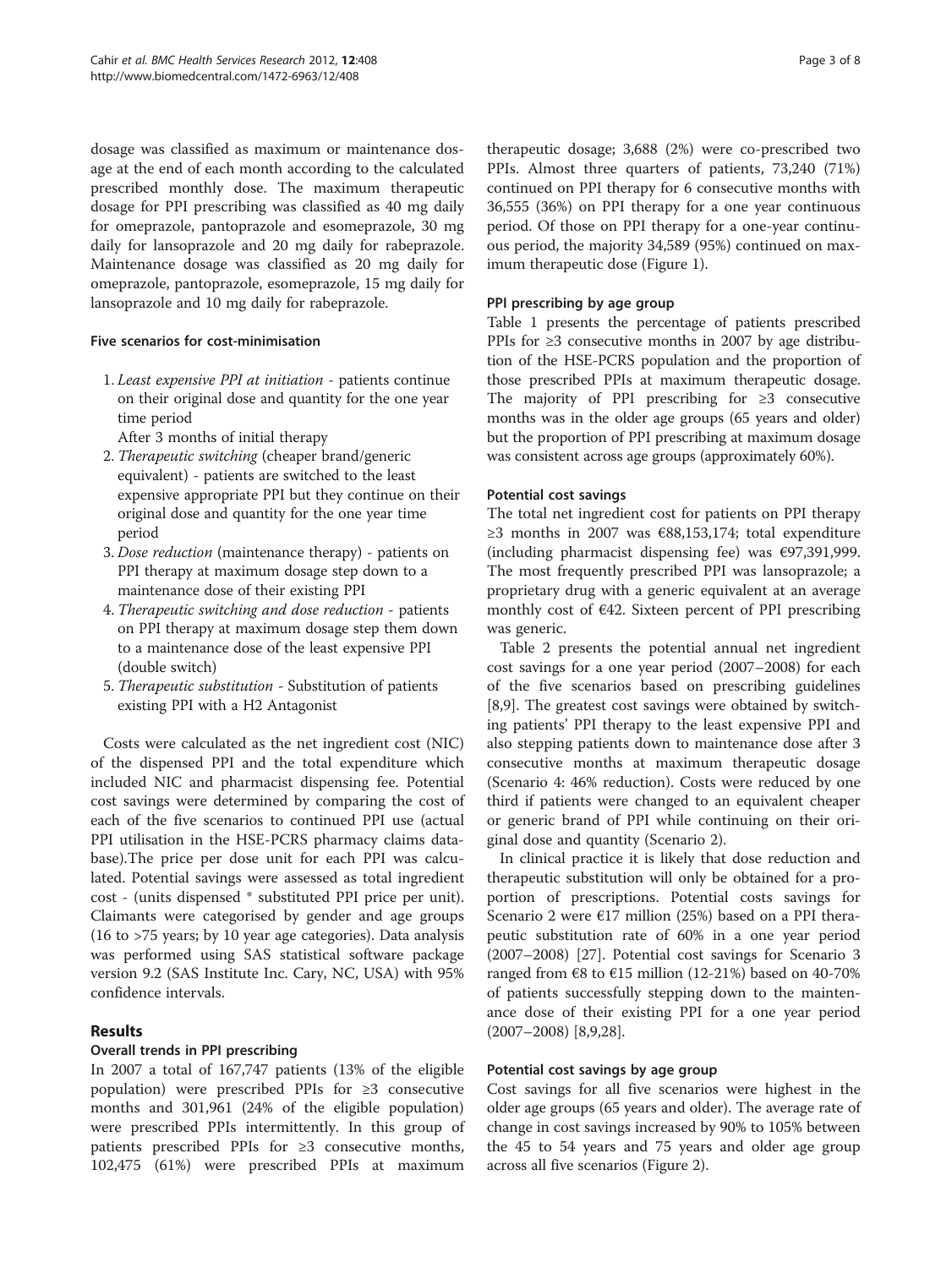<span id="page-3-0"></span>

## **Discussion**

#### Principal findings

The extent to which patients continue on long term PPI treatment is a significant contributor to cumulative prescribing volume and cost and has a considerable impact on prescribing budgets. The five scenarios suggest effective ways of reducing PPI prescribing based on current guidelines and identify substantial savings in a national community drugs scheme [\[8,9](#page-6-0)]. The greatest cost savings were obtained by switching patients' PPI therapy to the

Table 1 Percentage of patients prescribed PPIs  $\geq$  3 months in 2007 (by age distribution of the HSE-PCRS population)

| Age Bands     | $% > 3$ months | Proportion at maximum dosage |  |
|---------------|----------------|------------------------------|--|
| 16-24 years   | 1.41           | 60.46                        |  |
| $25-34$ years | 3.62           | 63.99                        |  |
| 35-44 years   | 7.32           | 64.64                        |  |
| 45-54 years   | 14.80          | 63.68                        |  |
| 55-64 years   | 20.79          | 62.67                        |  |
| 65-69 years   | 23.87          | 61.02                        |  |
| 70-74 years   | 23.11          | 59.12                        |  |
| $75+$ years   | 28.87          | 60.29                        |  |

Notes: Maximum therapeutic dose= 40 mg/daily omeprazole, pantoprazole and esomeprazole. 30 mg/daily lansoprazole and 20 mg/daily rabeprazole.

least expensive PPI and also stepping patients down to a maintenance dose after 3 consecutive months at maximum therapeutic dosage (Scenario 4).

The guidelines recommend regular review of patients to assess their continuing need for PPIs and the use of step-down therapy. Maintenance therapy is indicated for duodenal ulceration, non-steroidal anti-inflammatory drug (NSAID) induced ulceration and gastro oesophageal reflux disease (GORD). A regular maintenance low dose of most PPIs will prevent recurrent GORD symptoms in 70-80% of patients [[8,9,29](#page-6-0)]. The analysis of the HSE-PCRS pharmacy claims database indicated that the majority of patients on long term PPI therapy were continuously prescribed maximum therapeutic dose; costs were potentially reduced by one quarter with use of step down therapy. PPI prescribing was most prevalent in the older age groups (≥65 years) where there is an increased risk of drug interactions and polypharmacy [[28](#page-6-0)].

Studies have identified prescribing problems at the interface between primary and secondary care. In the UK, 40% of patients initiated on a PPI during hospital admission were not reviewed for the continuing need for PPI therapy on discharge and less than one-third of discharge letters suggested a review date to the primary care physician [\[15\]](#page-6-0). In New Zealand, 71% of patients discharged on PPIs without appropriate indication, continued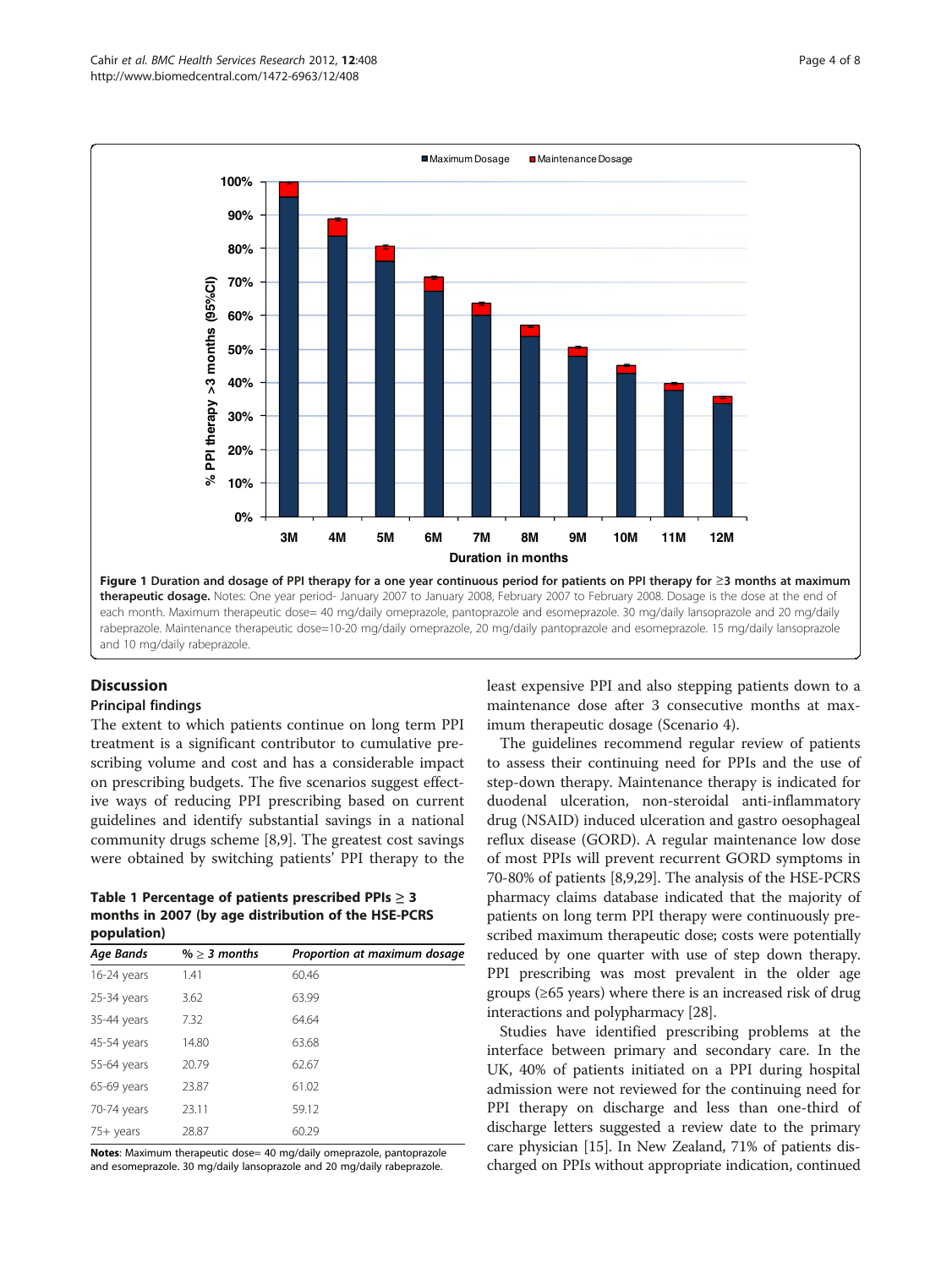| Scenarios (1 to 5)                                 | Cost Savings (NIC) | % Overall (NIC) |
|----------------------------------------------------|--------------------|-----------------|
| 1 PPI initiation (least expensive brand)           | €36,943,348        | 41.91           |
| 2 Therapeutic switching (cheaper brand, same dose) | €29,568,475        | 33.54           |
| <b>3</b> Dose reduction (maintenance)              | €21,289,322        | 24.15           |
| 4 Therapeutic switching and dose reduction         | €40,505,013        | 45.95           |
| <b>5</b> Therapeutic substitution (H2 Antagonist)  | €34,991,569        | 39.69           |

<span id="page-4-0"></span>Table 2 Estimated annual net ingredient cost (NIC) savings € and % reduction as a proportion of overall NIC for effective and economical PPI prescribing (5 scenarios)

on PPI therapy for 6 months or longer [[13](#page-6-0)]. Primary care providers may be reluctant to discontinue medications prescribed by hospital specialists due to the lack of information provided by the hospital on discharge, although specialists assume that step-down therapy will be attempted; in a US Veterans primary care centre, 88% of patients had no documented attempt at step-down therapy [[28\]](#page-6-0). In Norway, hospital specialists are required to verify diagnosis and recommend therapy before PPIs are reimbursed [[30](#page-6-0)].

Research in health care settings indicates that patients are able to adopt step-down therapy and discontinue PPI use successfully. In the US 48% of Veterans adopted stepdown therapy , while 58% of patients on long-term PPI therapy discontinued PPI use and remained asymptomatic

with no significant change in quality of life after 1 year [[28](#page-6-0)[,31](#page-7-0)]. In Europe, 24% of Dutch and 37% of Swedish patients stopped or reduced their use of PPIs with no impact on symptom severity and quality of life [[32,33](#page-7-0)]. Potential savings in Ireland for a one year period (2007–2008) were estimated based on the evidence that 40-70% of patients have successfully managed to stepdown to a maintenance dose of their existing PPI in practice [[8,9,28\]](#page-6-0).

The guidelines also recommend prescribing the least expensive PPI or treatment [\[8,9](#page-6-0)]. Given the superior efficacy of PPIs compared to other acid inhibiting agents, therapeutic substitution may not be an acceptable option for many patients [[4,5\]](#page-6-0). Therapeutic switching to an equivalent cheaper or generic PPI provides a method of

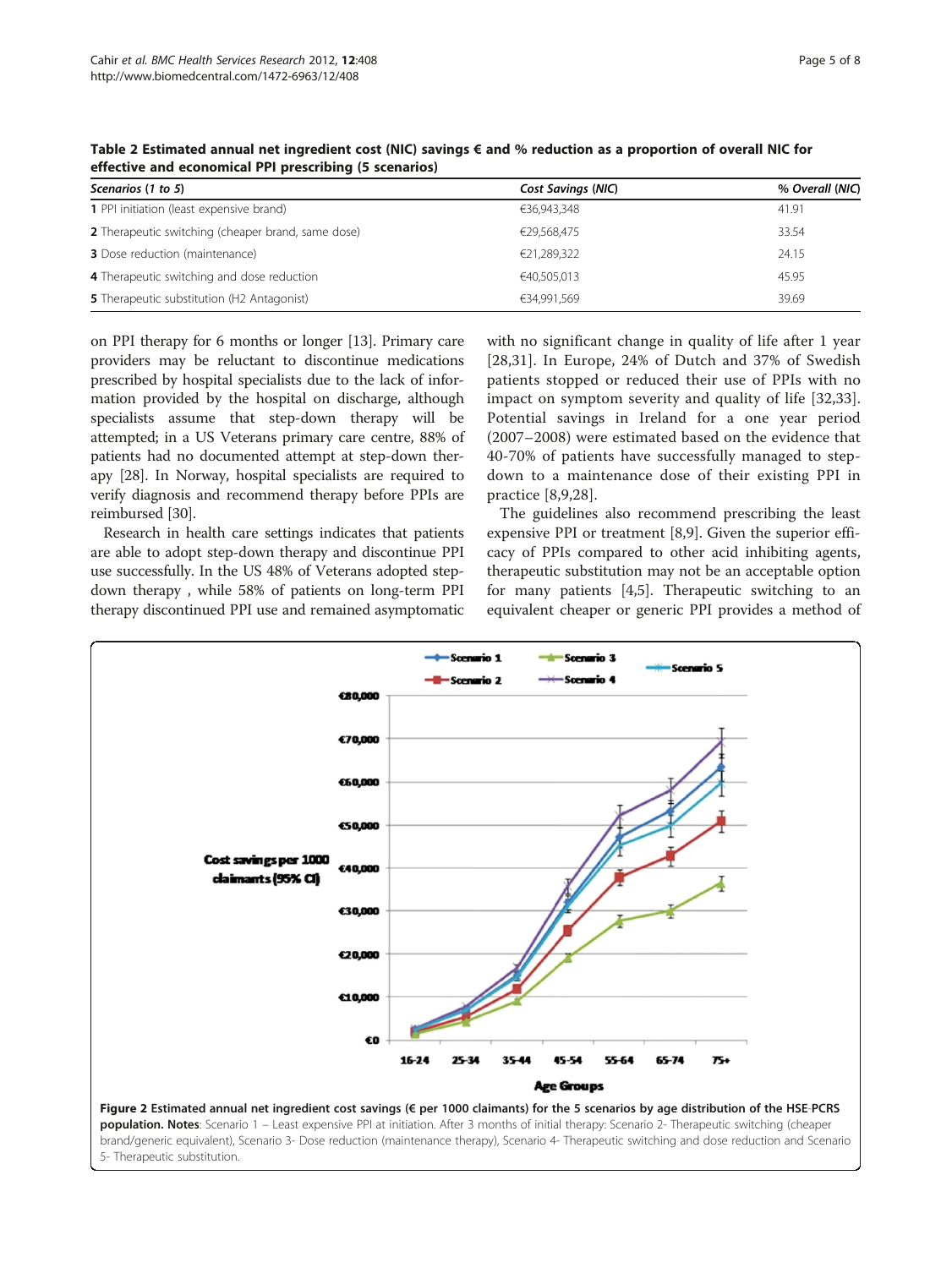cost control that does not affect the quality of patient care. In the UK, 64% of prescription items were dispensed generically in 2007 while in Ireland 19% were dispensed generically and 25% of prescription items were dispensed as a proprietary preparation when a generic equivalent was available [\[34,35\]](#page-7-0). This study has shown that increased generic prescribing of PPIs has the potential to produce significant savings. In Sweden, 60% of total possible savings were achieved during the first year of a generic substitution scheme [\[27](#page-6-0)] and cost savings for a similar proportion of PPI therapeutic substitution in practice in Ireland, were estimated for a one year period (2007–2008).

#### Strengths and limitations

This study has a number of possible limitations. The lack of detailed diagnostic information that determines clinical indications for PPI therapy in the database limited the investigation of individual patient factors and differences in drug indication. It is likely that further savings could be achieved by discontinuing PPI therapy for some individuals where appropriate [\[31,32\]](#page-7-0). On demand and intermittent PPI therapy have also been shown to be cost-effective in some cases [\[36,37\]](#page-7-0). Notwithstanding the limitations, this study has identified significant potential cost savings based on current guidelines which could be used to provide feedback and comparative information at practice or physician level enabling changes in prescribing practices that optimise patient treatment while controlling costs [\[8,9](#page-6-0)].

#### Future research

This study identifies potential cost savings in a national community drugs scheme but it does not account for the costs of implementing such a system of change. A review of patients on long term PPI therapy is time consuming and needs to be facilitated by prescription software systems to generate patient-specific assessments and prescribing advice and support which enable practitioners to adequately monitor dose and duration of treatment. Multicentre studies, accounting for the effect of implementing a system of PPI substitution and dose reduction on patient outcomes as well as actual cost savings over time is required. Patients' acceptability of switching from their original branded PPI to a cheaper or generic PPI need to be considered, though previous research indicates a high proportion of patient acceptability [[27](#page-6-0)].

#### Policy implications

While there is evidence that patients are able to adopt step-down therapy and discontinue PPIs successfully, physicians still need to be motivated to adopt guidelines or changes in prescribing practices. Guidelines need to be closely monitored and prescribers may need to be either educated and/or persuaded to comply with them. Studies using educational interventions and academic detailing for general practitioners have had varied success. A UK study which disseminated passive written guidelines reported no effect on the proportion of patients prescribed a PPI, while a multifaceted participatory educational strategy involving workshops, guidelines and reminders reported a 60% reduction in PPI costs [[10,](#page-6-0)[38\]](#page-7-0). National UK initiatives such as the "Better Care, Better Value" indicator have also been successful in increasing generic PPI utilisation [\[39](#page-7-0)].

Financial incentives can be effective in influencing the prescriber's choice of drug and may be incorporated into physician budgets or guidelines. An Italian study which linked implementation of dyspepsia guidelines to a pay deal for general practitioners reported a 26% reduction in PPI expenditure in comparison with non-participating practices [\[40](#page-7-0)]. France and Sweden, have introduced prescribing targets such as the percentage of prescriptions for generic PPIs linked with financial incentives [\[41,42](#page-7-0)]. Physician PPI prescribing patterns may also be benchmarked against each other with financial penalties for excessive costs [\[24\]](#page-6-0).

Many European countries have introduced policies of generic substitution and reference pricing systems, which include incentives and regulations to encourage prescription and/or substitution of cheaper generic products for branded products [[43](#page-7-0)]. In a reference pricing system, the healthcare payer will reimburse a fixed price for a group of interchangeable medicines. If a more expensive interchangeable medicine is prescribed the patient is required to pay the difference in price. The reference pricing system has recently been proposed in Ireland [\[43,44](#page-7-0)]. In recent years, smaller European countries, such as Lithuania, Norway and Sweden have been successful in engineering generic price reductions with drug manufacturers [\[45\]](#page-7-0). New drug pricing agreements have recently been implemented in Ireland between the manufacturers and the government and provide for price cuts of up to 40% on all long established, post patent medications with a generic equivalent on the market, bringing further potential savings [\[46](#page-7-0)].

## Conclusion

PPIs are highly effective for a wide range of acid-peptic conditions but the evidence suggests they are being over prescribed in Ireland for longer durations and at higher doses than current guidelines advise. At a time of growing concern over rising drug costs and limited health care resources potentially inappropriate or unnecessary use of expensive drugs like PPIs should be limited where possible [\[34\]](#page-7-0). Many patients with gastro-intestional disorders have legitimate needs for PPI to enhance their quality of life; however, this analysis highlights the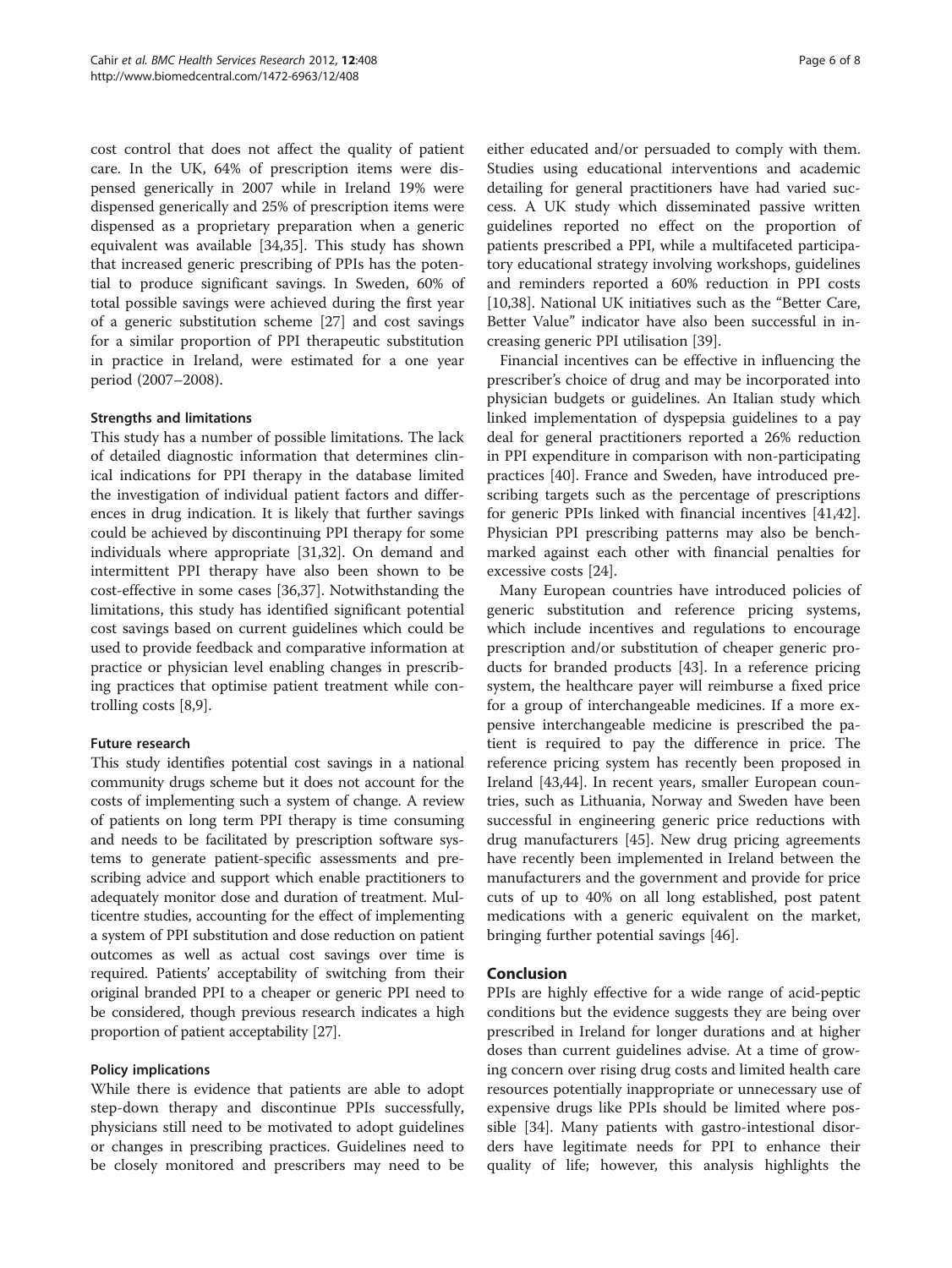<span id="page-6-0"></span>potential cost savings that could be obtained with limited impact on clinical outcomes.

As PPIs lose patent protection and cheaper generic equivalents become available on the market, cost savings will increase. However, unless an incentive is introduced to promote increased generic drug utilisation and physicians are motivated and supported in changing their prescribing practices it is unlikely that the trends in PPI prescribing reported in this study will change and potential cost savings will be realised.

#### Competing interests

The authors declare that they have no competing interests.

#### Authors' contributions

CC and KB and CT planned and designed the study. CC, KB, CT, LT and TF interpreted the guidelines and their application to the prescribing database. CC drafted the manuscript. KB, TF, CT and LT critically reviewed and approved the final manuscript. KB is guarantor. All authors read and approved the final manuscript.

#### Authors' information

CC: HRB PhD Scholar in Health Service Research. TF: Professor of General Practice, Royal College of Surgeons in Ireland. LT: Chief Pharmacist at the National Centre for Pharmacoeconomics. CT: Statistician at the Health Information and Quality Authority. KB: Senior Lecturer in Pharmacoepidemiology, Trinity College Dublin.

#### Acknowledgements

We wish to thank the Health Services Executive Primary Care Reimbursement Services (HSE-PCRS) for the use of the prescribing database and the Health Research Board for funding this research.

#### Author details

<sup>1</sup>HRB Centre for Primary Care Research, Division of Population Health Science, Royal College of Surgeons in Ireland, 123 St Stephens Green, Dublin 2, Ireland. <sup>2</sup>National Centre for Pharmacoeconomics, St James Hospital, Dublin 8, Ireland. <sup>3</sup>Health Information and Quality Authority (HIQA), George's Court, George's Lane, Dublin 7, Ireland. <sup>4</sup>Department of Pharmacology & Therapeutics, Trinity Centre for Health Sciences, St James Hospital, Dublin 8, Ireland.

#### Received: 16 November 2011 Accepted: 23 October 2012 Published: 19 November 2012

#### References

- 1. Forgacs I, Loganayagam A: Overprescribing proton pump inhibitors. BMJ 2008, 336(7634):2–3.
- 2. IMS Health Report: IMS National Prescription Audit. New Jersey: IMS; 2010.
- 3. Health Services Executive (HSE): Primary care reimbursement services: statistical analysis of claims and payments. Dublin, Ireland: Health Services Executive (HSE); 2009.
- 4. van Pinxteren B, Sigterman K, Bonis P, Lau J, Numans M: Short-term treatment with proton pump inhibitors, H2-receptor antagonists and prokinetics for gastro-oesophageal reflux disease-like symptoms and endoscopy negative reflux disease. Cochrane Database of Systematic Reviews 2010, 10(11):CD002095.
- 5. Moayyedi P, Delaney B: GORD in adults. BMJ Clinical Evidence 2008, 6(403):1–20.
- 6. IMS Health Report: Top 15 US pharmacuetical products by sales. New Jersey: IMS; 2009. [http://www.imshealth.com/portal/site/ims/portal/front/articleC/](http://www.imshealth.com/portal/site/ims/portal/front/articleC/0,2777,6025_80528184_80530441,00.html) [0,2777,6025\\_80528184\\_80530441,00.html.](http://www.imshealth.com/portal/site/ims/portal/front/articleC/0,2777,6025_80528184_80530441,00.html)
- 7. National Health Service (NHS): Drugs for dyspepsia. PACT centre pages. London: NHS; 2006. www.ppa.nhs.uk//news/pact-082004.htm.
- 8. NHS National Institute for Excellence (NICE): Guidance on the use of proton pump inhibitors in the treatment of dyspepsia. Technology appraisal guidance. London: NICE; 2000. http://www.nice.org.uk/nicemedia/pdf/proton.pdf.
- 9. NHS National Institute for Excellence (NICE): Management of dyspepsia in adults in primary care. London: NICE; 2004. http://guidance.nice.org.uk/CG17.
- 10. Batuwitage BT, Kingham JG, Morgan NE, Bartlett RL: Inappropriate prescribing of proton pump inhibitors in primary care. Postgraduate Medical Journal 2007, 83(975):66–68.
- 11. Nardino RJ, Vender RJ, Herbert PN: Overuse of acid-suppressive therapy in hospitalized patients. Am J Gastroenterol 2000, 95(11):3118–3122.
- 12. Naunton M, Peterson GM, Bleasel MD: Overuse of proton pump inhibitors. J Clin Pharm Ther 2000, 25(5):333–340.
- 13. Grant K, Al-Adhami N, Tordoff J, Livesey J, Barbezat G, Reith D: Continuation of Proton Pump Inhibitors from Hospital to Community. Pharmacy World & Science 2006, 28(4):189–193.
- 14. Parente F, Cucino C, Gallus S, Bargiggia S, Greco S, Pastore L, et al: Hospital use of acid-suppressive medications and its fall-out on prescribing in general practice: a 1-month survey. Aliment Pharmacol Ther 2003, 17(12):1503–1506.
- 15. Walker NM, McDonald J: An evaluation of the use of proton pump inhibitors. Pharmacy World & Science 2001, 23(3):116–117.
- 16. Mat Saad AZ, Collins N, Lobo MM, O'Connor HJ: Proton pump inhibitors: a survey of prescribing in an Irish general hospital. Int J Clin Pract 2005, 59(1):31–34.
- 17. Dial S, Delaney JAC, Barkun AN, Suissa S: Use of Gastric Acid-Suppressive Agents and the Risk of Community-Acquired Clostridium difficile– Associated Disease. JAMA: The Journal of the American Medical Association 2005, 294(23):2989–2995.
- 18. Gulmez SE, Holm A, Frederiksen H, Jensen TG, Pedersen C, Hallas J: Use of Proton Pump Inhibitors and the Risk of Community-Acquired Pneumonia: A Population-Based Case–control Study. Arch Intern Med 2007, 167(9):950–955.
- 19. Sarkar M, Hennessy S, Yang Y-X: Proton-Pump Inhibitor Use and the Risk for Community-Acquired Pneumonia. Ann Intern Med 2008, 149(6):391–398.
- 20. Herzig SJ, Howell MD, Ngo LH, Marcantonio ER: Acid-Suppressive Medication Use and the Risk for Hospital-Acquired Pneumonia. JAMA: The Journal of the American Medical Association 2009, 301(20):2120–2128.
- 21. Gray SL, LaCroix AZ, Larson J, Robbins J, Cauley JA, Manson JE, et al: Proton pump inhibitor use, hip fracture, and change in bone mineral density in postmenopausal women: results from the women's health initiative. Arch Intern Med 2010, 170(9):765–771.
- 22. Goeree R, O'Brien BJ, Blackhouse G, Marshall J, Briggs A, Lad R: Cost-Effectiveness and Cost-Utility of Long-Term Management Strategies for Heartburn. Value in Health 2002, 5(4):312-328.
- 23. Brown T, Hooper L, Elliott R, Payne K, Webb R, Roberts C, et al: A comparison of the cost-effectiveness of five strategies for the prevention of non-steroidal anti-inflammatory drug-induced gastrointestinal toxicity: a systematic review with economic modelling. Health Technology Assessment 2006, 10(38):1–420.
- 24. Godman B, Shrank W, Andersen M, Berg C, Bishop I, Burkhardt T, et al: Comparing policies to enhance prescribing efficiency in Europe through increasing generic utilization: changes seen and global implications. Expert Review of Pharmacoeconomics & Outcomes Research 2010, 10(6):707–722.
- 25. Godman B, Shrank W, Andersen M, Berg C, Bishop I, Burkhardt T, et al: Policies to enhance prescribing efficiency in Europe: findings and future implications. Front Pharmacol 2011, 1(141):1–16.
- 26. WHO Collaborating Centre for Drug Statistics Methodology: Anatomical Therapeutic Chemical (ATC) Classification Index. Oslo, Norway: WHO Collaborating Centre for Drug Statistics Methodology; 2010.
- 27. Andersson K, Sonesson C, Petzold M, Carlsten A, Lönnroth K: What are the obstacles to generic substitution? An assessment of the behaviour of prescribers, patients and pharmacies during the first year of generic substitution in Sweden. Pharmacoepidemiology and Drug Safety 2005, 14(5):341–348.
- 28. Pohland CJ, Scavnicky SA, Lasky SS, Good CB: Lansoprazole overutilization: methods for step-down therapy. The American Journal of Managed Care 2003, 9(5):353–358.
- 29. Mason JM, Delaney B, Moayyedi P, Thomas M, Walt R: Managing dyspepsia without alarm signs in primary care: new national guidance for England and Wales. Aliment Pharmacol Ther 2005, 21(9):1135–1143.
- 30. Godman B, Sakshaug S, Berg C, Wettermark B, Haycox A: Combination of prescribing restrictions and policies to engineer low prices to reduce